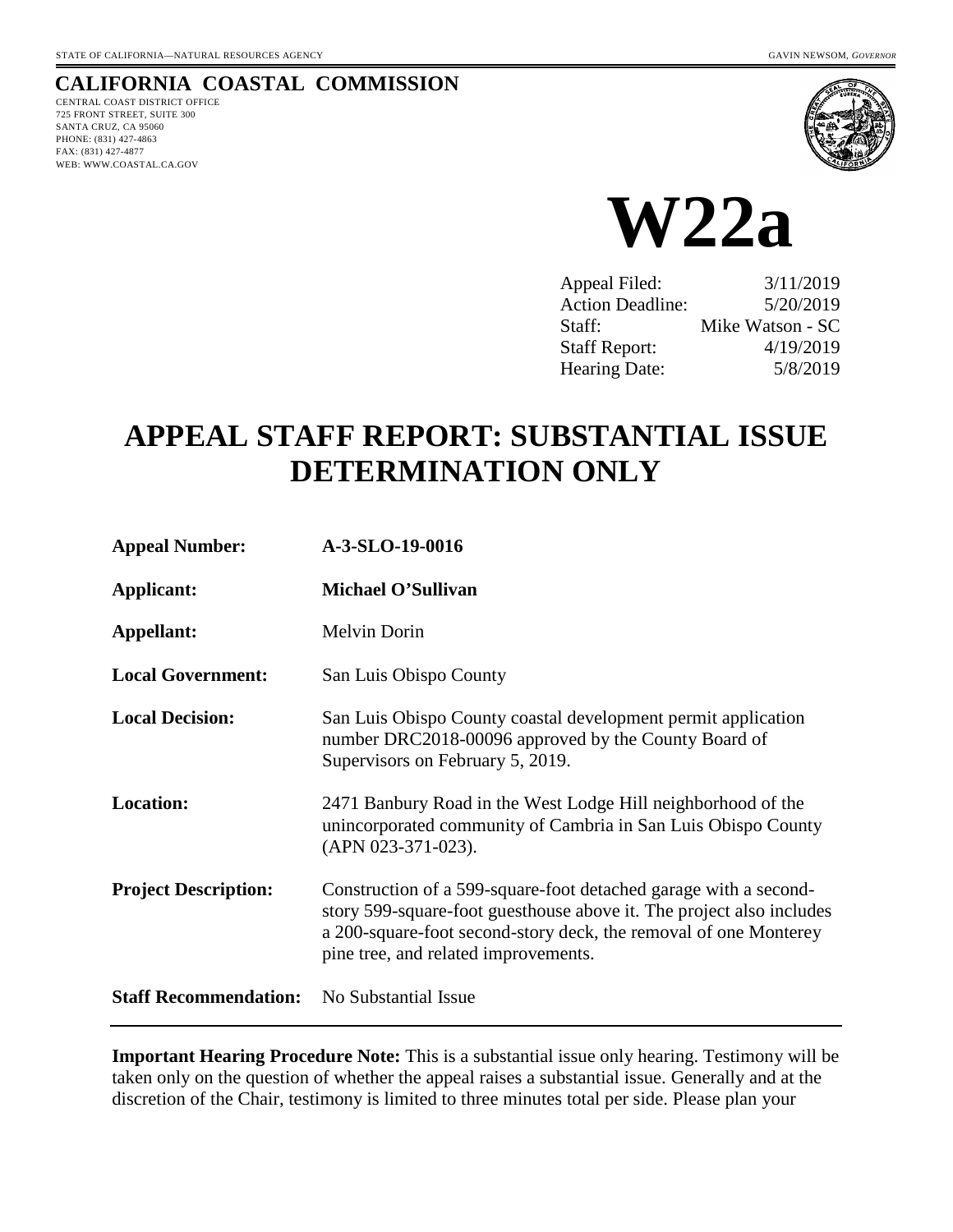testimony accordingly. Only the Applicant, persons who opposed the application before the local government (or their representatives), and the local government shall be qualified to testify. Others may submit comments in writing. If the Commission determines that the appeal does raise a substantial issue, the de novo phase of the hearing will occur at a future Commission meeting, during which the Commission will take public testimony. (California Code of Regulations, Title 14, Sections 13115 and 13117.)

## **SUMMARY OF STAFF RECOMMENDATION**

San Luis Obispo County approved a coastal development permit (CDP) authorizing construction of a detached 599-square-foot garage with a second-story 599-square-foot guesthouse atop it (and a 200-square-foot deck) on a residential lot with an existing residence at 2471 Banbury Road in the unincorporated community of Cambria in San Luis Obispo County. The Appellant contends that the County-approved project is inconsistent with numerous San Luis Obispo County Local Coastal Program (LCP) provisions, particularly related to water availability, protection of Monterey pine forest habitat, and fire hazard and evacuation. After reviewing the local record, staff believes that the approved project does not raise a substantial issue with respect to the project's conformance with the San Luis Obispo County LCP.

In terms of water availability, the Commission has long recognized the acute water supply scarcity in Cambria, and has confirmed LCP policies that direct that development requiring *new* water connections is not allowable under the LCP at this time. At the same time, the Commission has generally recognized that *existing* development using *existing* water connections in Cambria represents a different development category, and that when such development expands (i.e., typically adding a bedroom or a bathroom or other such minor expansion), it is not expanding water use in the same way. In other words, other than when new water connections are proposed, the Commission has not inserted itself into questions regarding how much water a particular residence may use, including in terms of the number of bedrooms, bathrooms, or even number of residents that may live in any particular house. In addition, for residential expansions, such as this one, the County requires that the house be completely retrofitted to reduce water usage, and these types of requirements have also been a part of the Commission's past positions on these types of projects.

In this case, the project site is already developed with an existing single-family residence with an existing water connection, and the County-approved project adds a guesthouse (which under the LCP is not a second dwelling unit, but rather it is a bedroom and a bathroom, without a kitchen), which is akin to simply expanding the existing residence. The County's approval requires the new guesthouse to be served by the existing water connection and prohibits kitchen and laundry facilities. The County also conditioned its approval to prohibit the rental of the guesthouse independently from the primary residence or as a separate dwelling unit, thereby reinforcing the LCP premise that this project allows a single-family home expansion and not a new second house. Additionally, the County required that all existing and new water fixtures, including in the existing single-family residence, be retrofitted to reduce water usage (i.e., to low-flow and lowwater-using fixtures, etc.). As conditioned, the County-approved guesthouse will be a minor addition to an existing residence that does not raise a substantial issue of LCP water supply conformance.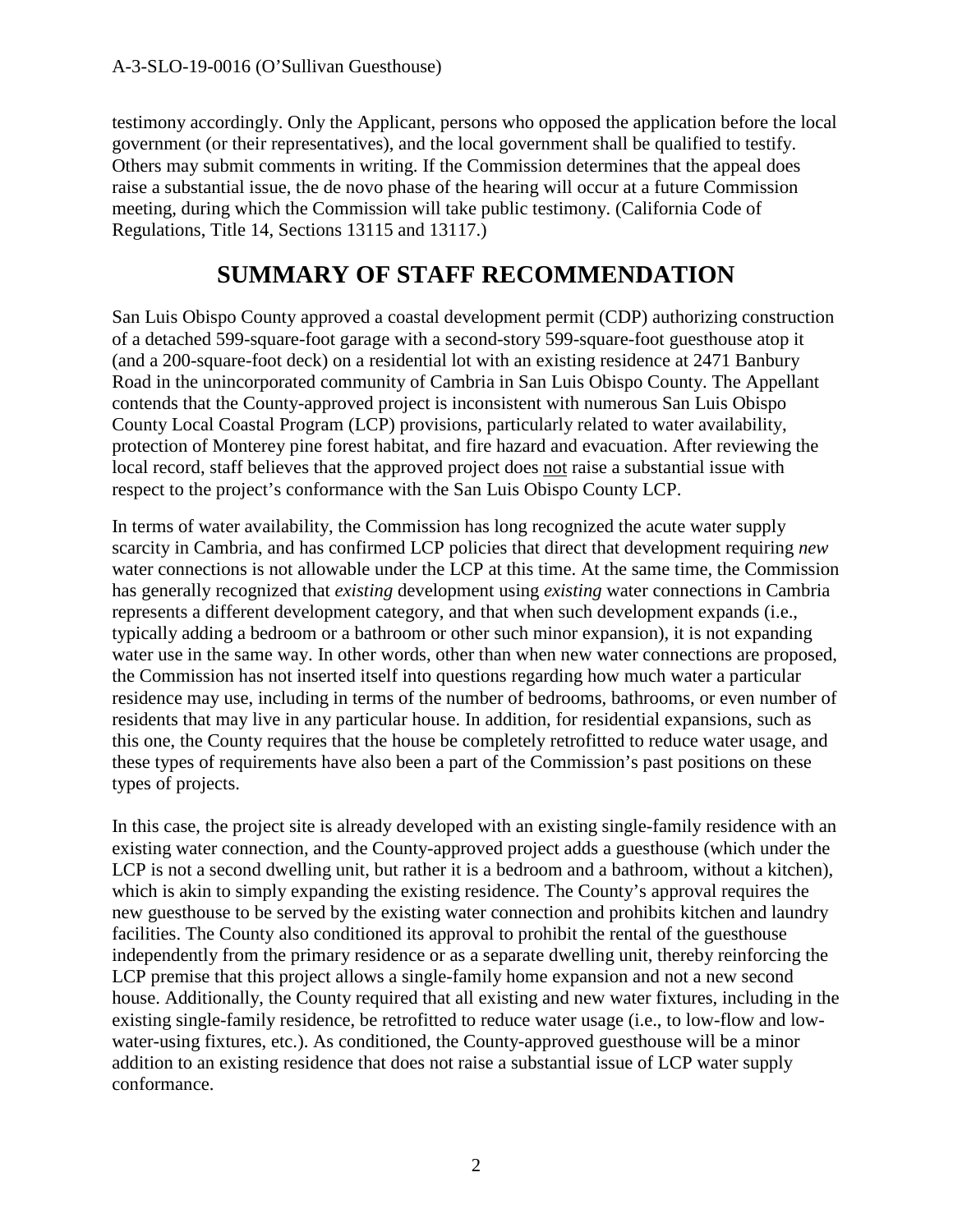With regard to Monterey pine forest issues, the project is located in an area called out by the LCP as Terrestrial Habitat for Monterey pine forest because the area was historically part of the larger native Monterey pine forest in Cambria (one of only four places on earth where such native Monterey pine forests historically existed – and exist – three of which are in the Central Coast of California). Today, most of the remaining intact stand of Monterey pine forest is mostly located north of town, with smaller intact stand patches west and south of this location, generally following along the coastal ridge. At the project location, as with other substantially residentially-developed areas of Cambria, the forest is not still a "forest" per se, but rather an area where pines continue to persist among low- and medium-density residential subdivisions, and the County and Commission have historically addressed Monterey pine issues in these areas through avoiding denser tree stands, minimizing individual tree removal, and requiring pine tree replanting when individual trees are removed. In this case, the County-approved garage and guesthouse have been sited and designed to avoid disturbance of the largest cluster of Monterey pine trees on the site, and to minimize tree removal and to require replanting in accordance with the LCP. Specifically, the project includes the removal of one Monterey pine tree, and County conditions require replanting at a 4:1 ratio with Monterey pine trees of native genetic stock.

Regarding the Appellant's fire hazard/safety contentions, the project was reviewed by the Cambria Fire Department as part of the County approval process, and their Fire Plan Review letter indicates that the project complies with all applicable fire safety requirements. Again, the County-approved project is located in an existing residentially-developed neighborhood, and it does not present any particularly extraordinary fire safety issues or concerns that are not applicable throughout the neighborhood. The County found that the project adequately addressed fire safety concerns, and staff does not see any reason to doubt such a conclusion in this case.

In sum, the project is a minor residential addition on an existing developed lot in a residential neighborhood, and potential coastal resource issues have been appropriately conditioned and addressed through the County's approval. As a result, staff recommends that the Commission determine that the appeal contentions do not raise a substantial LCP conformance issue, and that the Commission decline to take jurisdiction over the CDP for this project. The single motion necessary to implement this recommendation is found on page 5 below.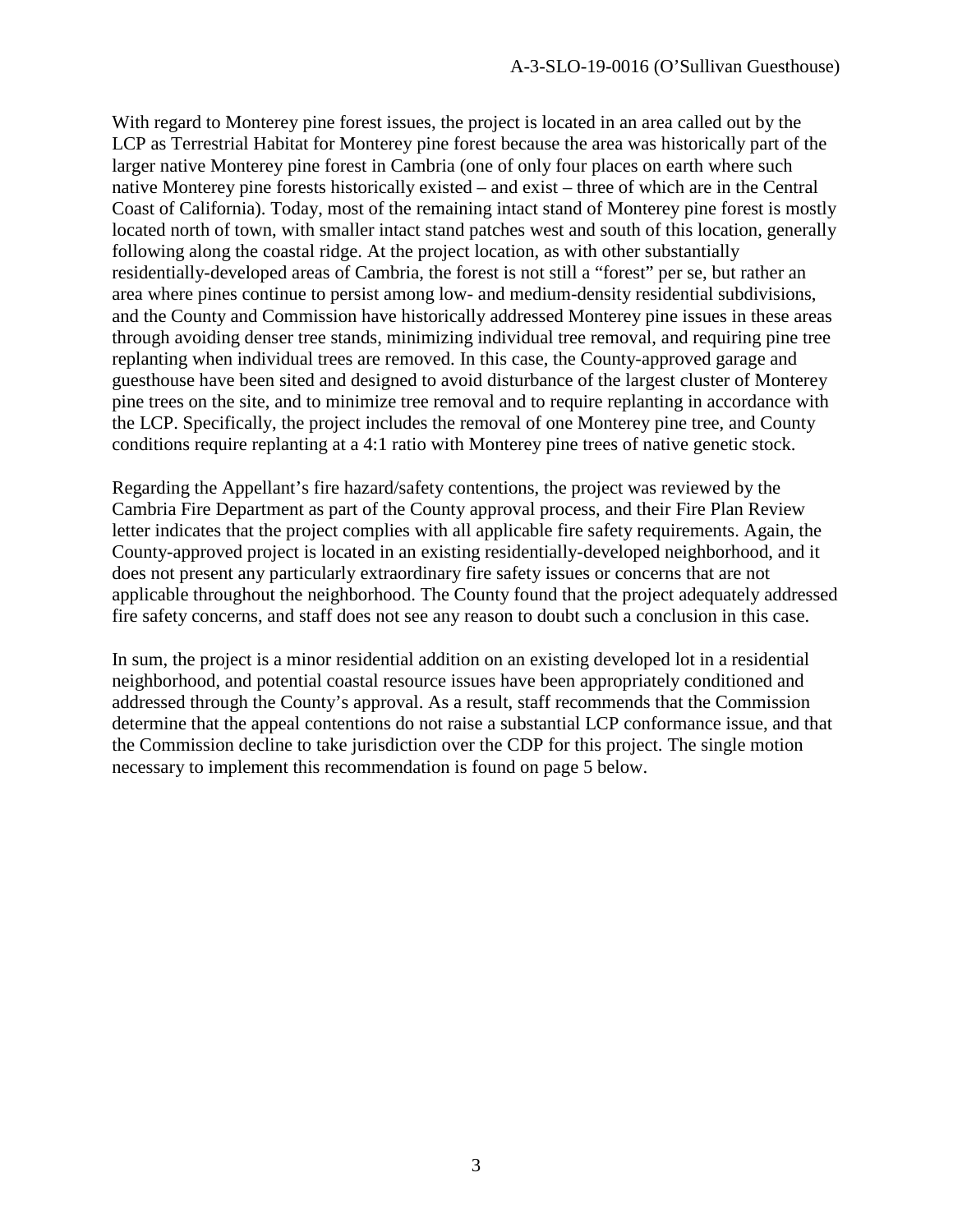# **TABLE OF CONTENTS**

| $E_{\perp}$ |  |
|-------------|--|
|             |  |
|             |  |
|             |  |
| F           |  |

## **APPENDICES**

Appendix A – Substantive File Documents Appendix B – Staff Contact with Agencies and Groups

### **[EXHIBITS](https://documents.coastal.ca.gov/reports/2019/5/W22a/W22a-5-2019-exhibits.pdf)**

- Exhibit 1 Project Location Photos
- Exhibit 2 Project Site Photos
- Exhibit 3 County's Final Local CDP Action Notice
- Exhibit 4 County-Approved Project Plans
- Exhibit 5 Appeal of County's CDP Decision
- Exhibit 6 Cambria Community Services District Conditions of Approval
- Exhibit 7 Applicable LCP Provisions

## **[CORRESPONDENCE](https://documents.coastal.ca.gov/reports/2019/5/W22a/W22a-5-2019-corresp.pdf)**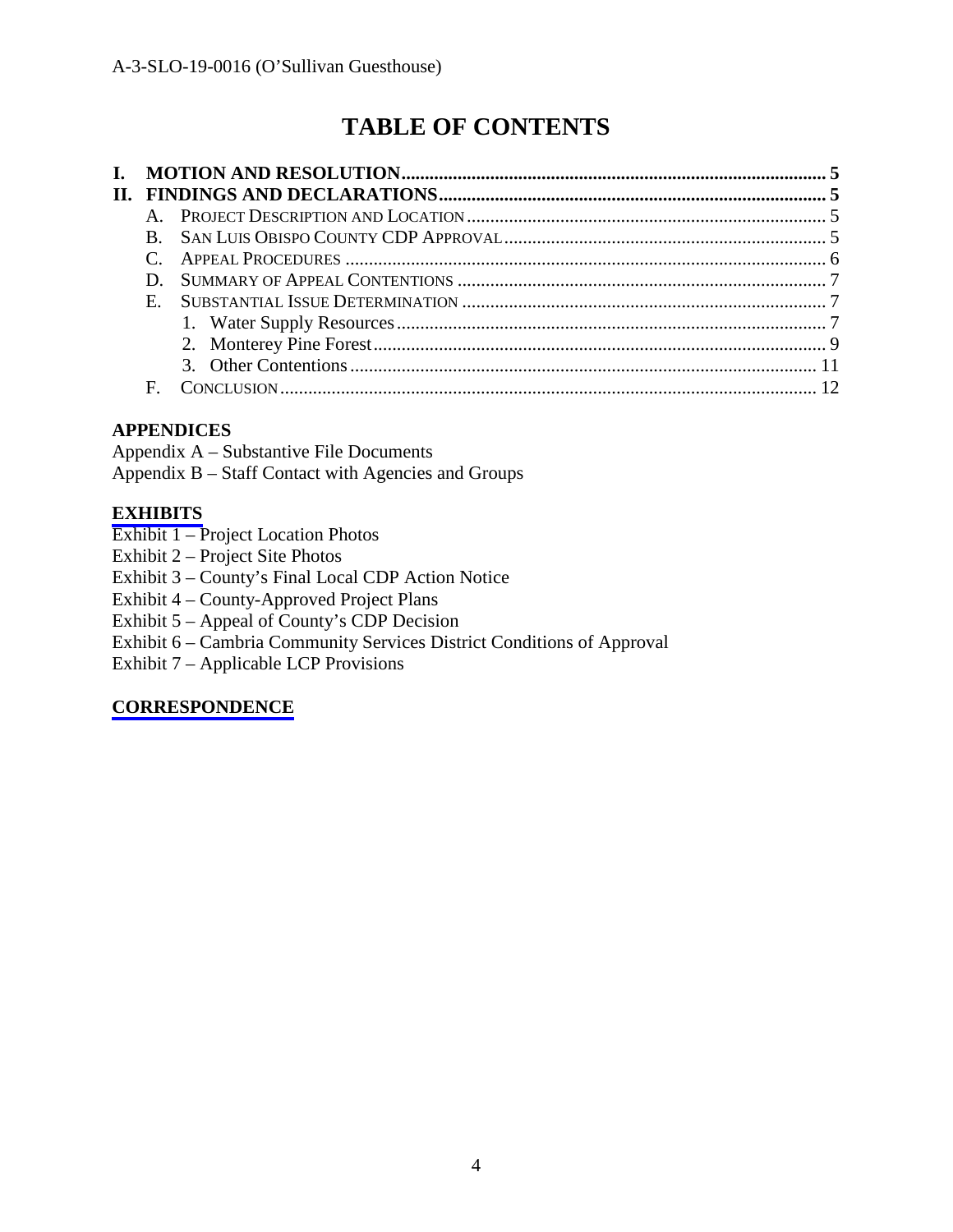## **I. MOTION AND RESOLUTION**

Staff recommends that the Commission determine that **no substantial issue** exists with respect to the grounds on which the appeal was filed. A finding of no substantial issue would mean that the Commission will not hear the application de novo and that the local action will become final and effective. To implement this recommendation, staff recommends a **YES** vote on the following motion. Passage of this motion will result in a finding of No Substantial Issue and the local action will become final and effective. The motion passes only by an affirmative vote of a majority of the Commissioners present.

*Motion: I move that the Commission determine that Appeal Number A-3-SLO-19-0016 raises no substantial issue with respect to the grounds on which the appeal has been filed under Section 30603, and I recommend a yes vote.*

*Resolution to Find No Substantial Issue. The Commission finds that Appeal Number A-3-SLO-19-0016 does not present a substantial issue with respect to the grounds on which the appeal has been filed under Section 30603 of the Coastal Act regarding consistency with the Certified Local Coastal Program and/or the public access and recreation policies of the Coastal Act.*

## **II. FINDINGS AND DECLARATIONS**

## **A. PROJECT DESCRIPTION AND LOCATION**

The County-approved project is located at 2471 Banbury Road in the West Lodge Hill neighborhood in the unincorporated community of Cambria in San Luis Obispo County. The 11,300-square-foot project site is currently developed with an existing 2,150-square-foot singlefamily residence built in 1996. The parcel is located within Cambria's Urban Services Line and is surrounded by other single-family residences within a residentially developed neighborhood. The County's approval authorizes the construction of a detached 599-square-foot garage with a second-story, and a 599-square-foot guesthouse with a 200-square-foot deck located atop it. The County-approved plans for the guesthouse show one bedroom, one bathroom, and a living area, but do not include kitchen or laundry facilities. See **Exhibit 1** for a location photos; see **Exhibit 2** for photographs of the site and surrounding area; and see **Exhibit 4** for the approved project plans.

## **B. SAN LUIS OBISPO COUNTY CDP APPROVAL**

On October 19, 2018, the San Luis Obispo County Planning Department Hearing Officer considered and approved the Applicant's proposed CDP (County CDP application number DRC2018-00096). The Appellant appealed the Hearing Officer's approval to the County Board of Supervisors. Subsequently, the Board held a public hearing to consider the appeal on February 5, 2019, at which time the Board denied the appeal and upheld the Hearing Officer's original approval, subject to specific findings and conditions of approval.

A complete and legally sufficient notice of the County's CDP action was received in the Coastal Commission's Central Coast District Office on March 4, 2019 (see **Exhibit 3**). The Coastal Commission's ten-working-day appeal period for this action began on March 5, 2019 and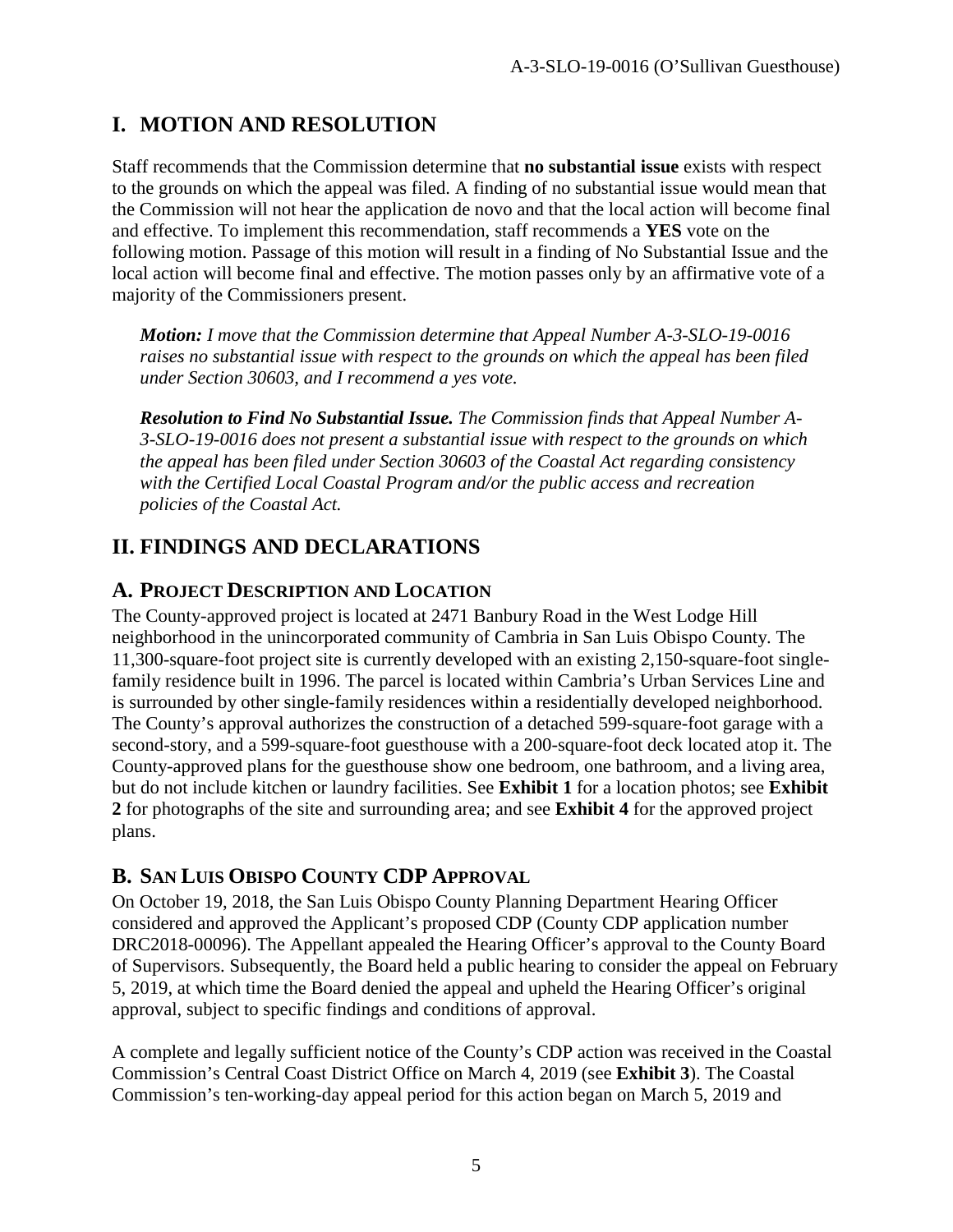concluded at 5pm on March 18, 2019. One valid appeal, submitted by Melvin Dorin, was received during the appeal period (see **Exhibit 5**).

## **C. APPEAL PROCEDURES**

Coastal Act Section 30603 provides for the appeal to the Coastal Commission of certain CDP decisions in jurisdictions with certified LCPs. The following categories of local CDP decisions are appealable: (a) approval of CDPs for development that is located (1) between the sea and the first public road paralleling the sea or within 300 feet of the inland extent of any beach or of the mean high tide line of the sea where there is no beach, whichever is the greater distance, (2) on tidelands, submerged lands, public trust lands, within 100 feet of any wetland, estuary, or stream, or within 300 feet of the top of the seaward face of any coastal bluff, and (3) in a sensitive coastal resource area; or (b) for counties, approval of CDPs for development that is not designated as the principal permitted use under the LCP (see Coastal Act Sections 30603(a)(1)- (4)). In addition, any local action (approval or denial) on a CDP for a major public works project (including a publicly financed recreational facility and/or a special district development) or an energy facility is appealable to the Commission (Coastal Act Section 30603(a)(5)). This project is appealable because it is located in a sensitive coastal resource area as defined in the LCP.

The grounds for appeal under Section 30603 are limited to allegations that the development does not conform to the certified LCP and/or to the public access policies of the Coastal Act. Section 30625(b)(2) of the Coastal Act requires the Commission to consider a CDP for an appealed project de novo unless a majority of the Commission finds that "no substantial issue" is raised by such allegations.<sup>[1](#page-5-0)</sup> Under Section 30604(b), if the Commission conducts the de novo portion of an appeal hearing (upon making a determination of "substantial issue"), the Commission may approve a CDP if it finds that the proposed development is in conformity with the certified LCP. If a CDP is approved for a project that is located between the nearest public road and the sea or the shoreline of any body of water located within the coastal zone, Section 30604(c) also requires an additional specific finding that the development is in conformity with the public access and recreation policies of Chapter 3 of the Coastal Act. Because this project is not located between the nearest public road and the sea, this additional finding would not need to be made if the Commission were to approve the project following a de novo hearing.

The only persons qualified to testify before the Commission on the substantial issue question are the Applicant, persons opposed to the project who made their views known before the local government (or their representatives), and the local government. Testimony from other persons regarding the substantial issue question must be submitted in writing (see California Code of

<span id="page-5-0"></span> $\overline{a}$ <sup>1</sup> The term "substantial issue" is not defined in the Coastal Act or in its implementing regulations. In previous decisions on appeals, the Commission has considered the following factors in making substantial issue determinations: the degree of factual and legal support for the local government's decision; the extent and scope of the development as approved or denied by the local government; the significance of the coastal resources affected by the decision; the precedential value of the local government's decision for future interpretations of its LCP; and, whether the appeal raises only local issues as opposed to those of regional or statewide significance. Even when the Commission chooses not to hear an appeal (by finding no substantial issue), appellants nevertheless may obtain judicial review of a local government's CDP decision by filing a petition for a writ of mandate pursuant to the Code of Civil Procedure, Section 1094.5.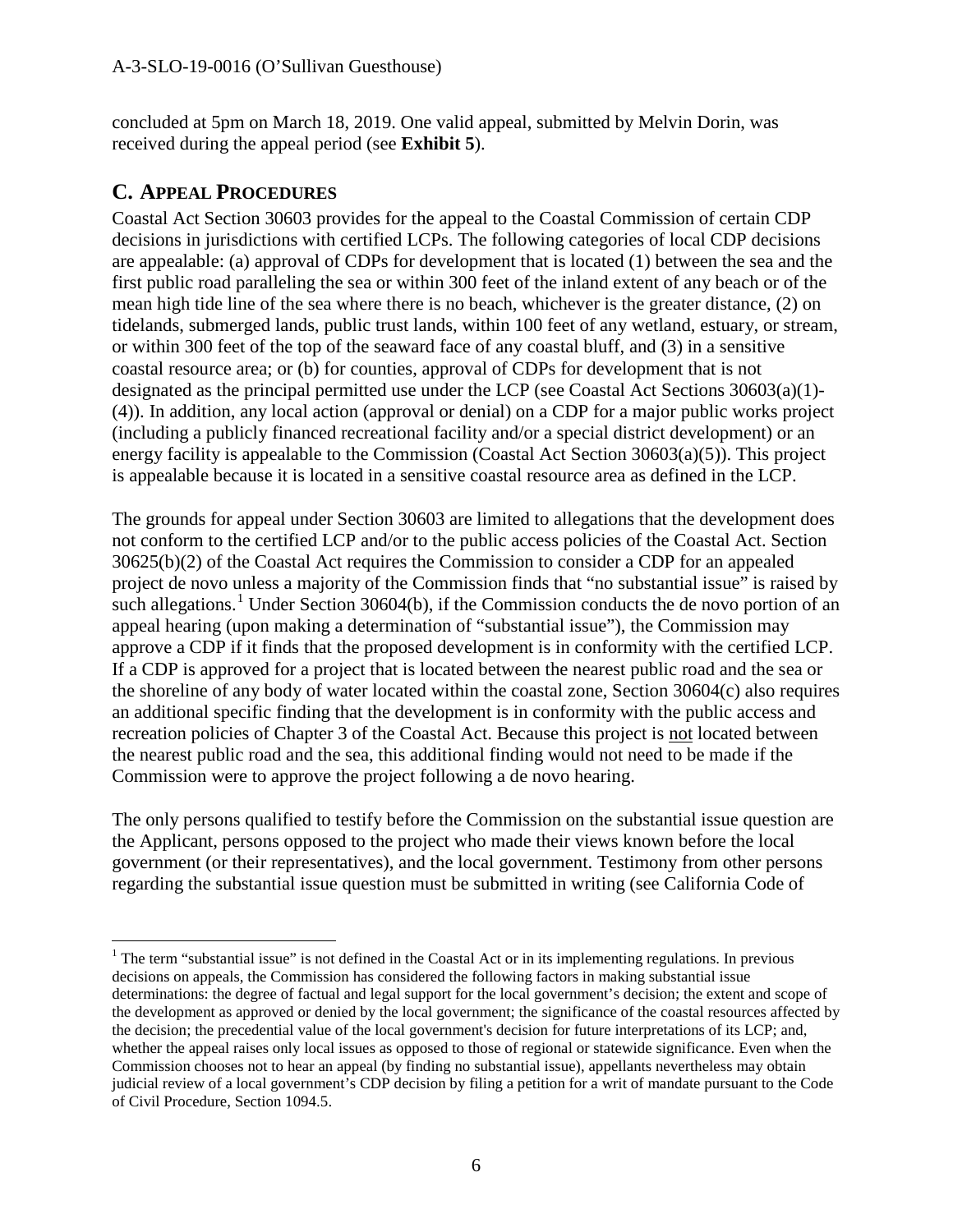Regulations, Title 14, Section 13117). Any person may testify during the de novo CDP determination stage of an appeal (if applicable).

#### **D. SUMMARY OF APPEAL CONTENTIONS**

The Appellant contends that the County-approved project raises LCP consistency questions relating to protection of sensitive coastal resources, availability of public services, and improper CEQA review. Specifically, the Appellant contends that the approved project would violate applicable LCP provisions because: 1) there is not sufficient water to serve the new development; 2) it is located within Monterey pine forest habitat; 3) there are alternatives to the project that negate impacts to the forest environment; 4) the project could frustrate evacuation efforts during a fire; 5) there is inadequate code enforcement to control the use of guesthouses; and 6) it fails to properly evaluate under CEQA impacts to Monterey pine forest habitat. Please see **Exhibit 5** for the appeal contentions.

### **E. SUBSTANTIAL ISSUE DETERMINATION**

#### **1. Water Supply Resources**

#### *Appellant's Contentions*

The Appellant's primary contention is that Cambria's water supply is inadequate to support any new development in the community. The LCP provides that a CDP for new development that requires water shall not be approved unless there is adequate water capacity available to serve the proposed development (see Public Works Policy 1 and Coastal Zone Land Use Ordinance (CZLUO) Section 23.04.430 below). The Appellant asserts that despite being defined as a guesthouse, the proposed garage with living space on the second floor is actually a house and there is a moratorium on the construction of new residences due to the insufficient water supply.

#### *Applicable LCP Provisions*

The LCP includes numerous water supply policies, including many that are geared to *new* water connections, including explicitly in the Cambria area. In this case, the County-approved project does not include a new water connection, and the key LCP provisions include the citations below (see also **Exhibit 7** for additional applicable LCP provisions):

#### *Policy 1: Availability of Service Capacity*

*New Development (including divisions of land) shall demonstrate that adequate public or private service capacities are available to serve the proposed development. Priority shall be given to infilling within exiting subdivided areas. Prior to permitting all new development, a finding shall be made that there are sufficient services to serve the proposed development given the already outstanding commitment to existing lots within the urban services line for which services will be needed consistent with the Resource Management System where applicable…* 

This policy is implemented by CZLUO Section 23.04.430:

*CZLUO Section 23.04.430 - Availability of Water Supply and Sewage Disposal Services A land use permit for new development that requires water or disposal of sewage shall not be approved unless the applicable approval body determines that there is adequate water and*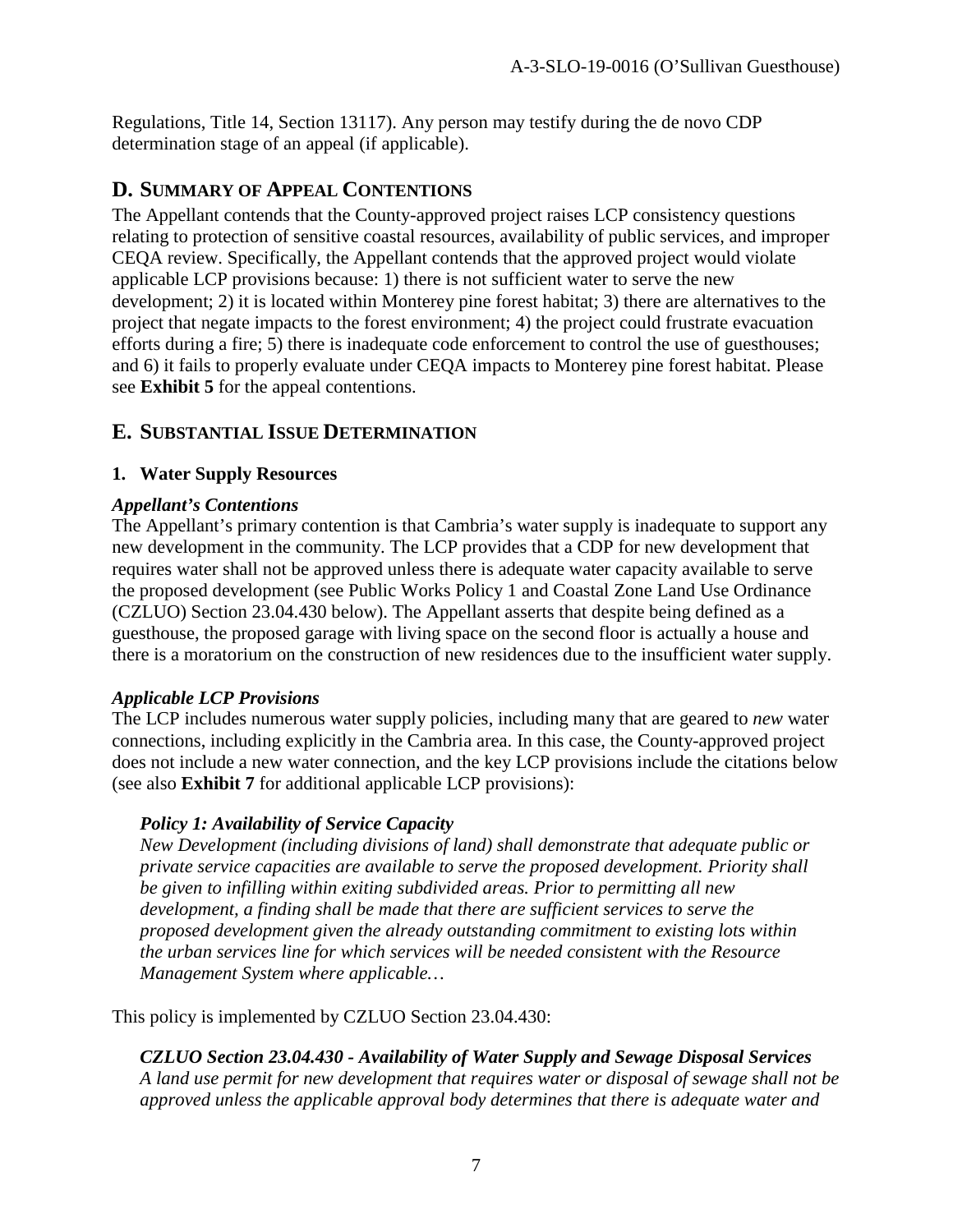*sewage disposal capacity available to serve the proposed development, as provided by this section . . .* 

#### *Water Supply Contentions – Analysis*

The Commission has long recognized that there are severe water supply limitations in Cambria, including for both human consumption as well as for natural resources. To address Cambria's critically low water supplies, the Cambria Community Services District (CCSD, the public entity that provides Cambria's water supply) enacted a moratorium on November 15, 2001 on new water connections as part of the Board's Water Code 350 emergency declaration. In 2007, to reflect the CCSD's new connection moratorium, the County proposed and the Commission certified new LCP water supply policies that limited additional development in Cambria.<sup>[2](#page-7-0)</sup> On January 30, 2014 the CCSD declared a Stage 3 Water Shortage Emergency (lowered to Stage 2 in 2017)<sup>[3](#page-7-1)</sup> and acknowledged it does not have adequate water supply to support Cambria's existing water demand. In 2014, the County granted the CCSD an emergency CDP for an emergency desalination facility to provide an emergency water supply for Cambria,<sup>[4](#page-7-2)</sup> and the CCSD is currently pursuing a County CDP to convert the emergency desalination facility to fulltime and regular use. Thus, as it stands today, Cambria remains under a new water connection moratorium and a Stage 2 water emergency which speaks to the lack of available water. And with respect to natural resources, including based on a 2014 analysis,<sup>[5](#page-7-3)</sup> Cambria's primary sources of water (i.e., Santa Rosa and San Simeon Creeks) lack adequate instream flows needed to protect the creeks' sensitive riparian habitats, groundwater aquifers, wetland lagoons, and related coastal resources, based on current extraction levels.

Based on the LCP's water supply context for Cambria, the Commission has found in past CDPs that there is not enough water in Cambria to serve new development needing a new water connection (including transferring and utilizing an unused water connection that had not been actually using water) in a LCP-compliant manner protective of coastal resources.<sup>[6](#page-7-4)</sup> At the same time, the Commission has generally recognized that *existing* development using *existing* water connections in Cambria represents a different development category, and that when such development expands (i.e., typically adding a bedroom or a bathroom or other such minor expansion), it is not expanding water use in the same way. In other words, other than when new water connections are proposed, the Commission has not inserted itself into questions regarding

<span id="page-7-0"></span> $\overline{a}$  $2$  North Coast Area Plan, Cambria Urban Area Standards, Community Wide Policies 4A and 4B, which limit new development utilizing a CCSD connection to only those existing as of November 15, 2001 (see **Exhibit 7**). In other words, new development needing a new CCSD water connection is not allowable.

<span id="page-7-1"></span><sup>&</sup>lt;sup>3</sup> On March 23, 2017, the CCSD Board voted to lower the drought designation to Stage 2, meaning that outdoor residential watering may be allowed. However, the Water Code 350 declaration prohibiting new water connections remains in effect.

<span id="page-7-2"></span> $<sup>4</sup>$  As conditioned by the emergency CDP, the facility is limited to providing water during emergency situations only</sup> for existing development within the community of Cambria. At this time, however, a July 2017 Cease and Desist Order from the Central Coast Regional Water Quality Control Board has forestalled even that limited operation of the CCSD emergency plant.

<span id="page-7-3"></span><sup>5</sup> *San Luis Obispo County Regional Instream Flow Assessment (SLO Instream Flow Study)*, Stillwater Sciences, January 2014.

<span id="page-7-4"></span> $6$  See, for example, A-3-SLO-17-0040 (Orellana SFD); A-3-SLO-14-004 (Fox SFD); and A-3-SLO-13-0213 (Kingston Bay Senior Living).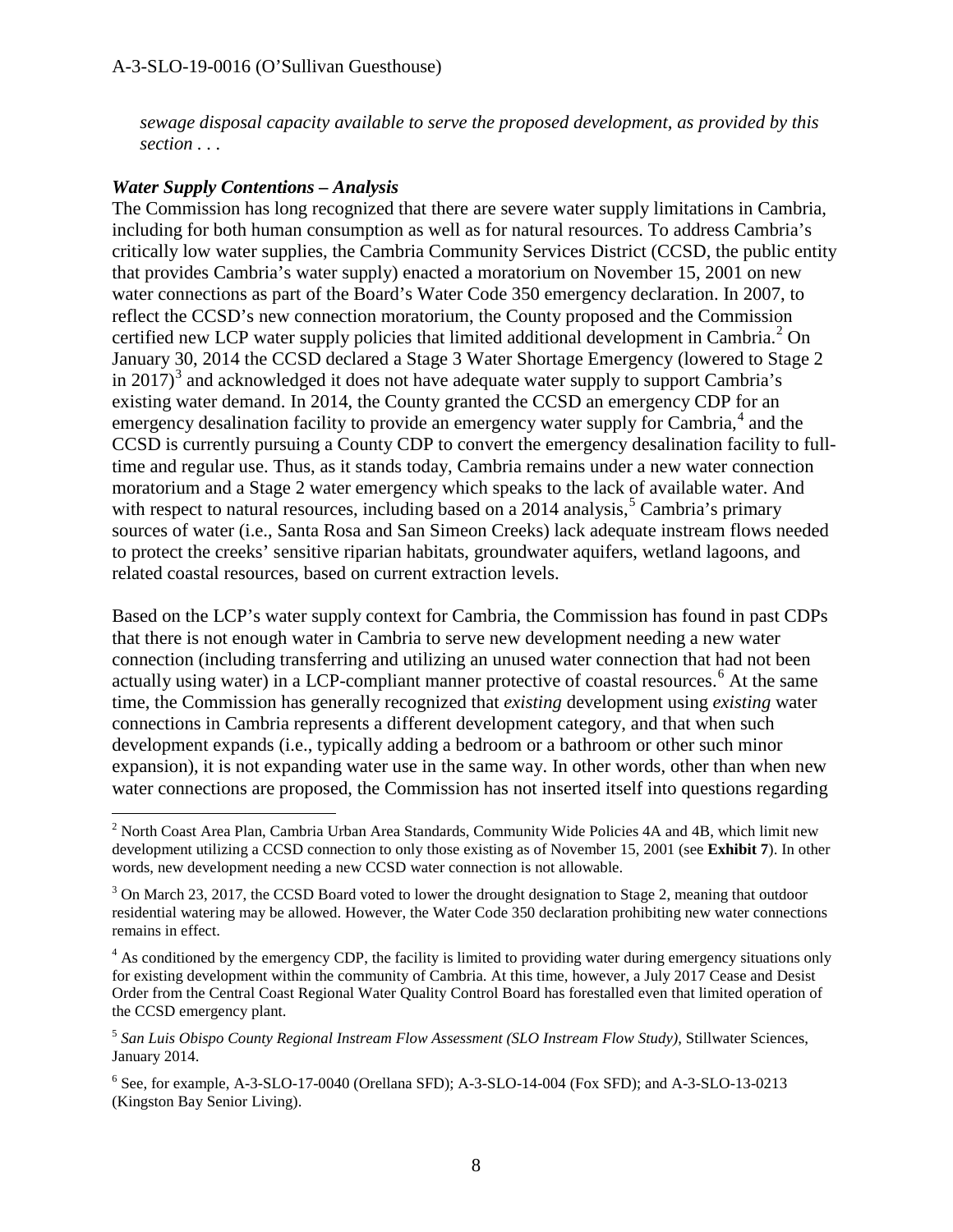how much water a particular residence may use, including in terms of the number of bedrooms, bathrooms, or even residents that may live in any particular house. In addition, for residential expansions, such as this one, the County requires that the house be completely retrofitted to reduce water usage, and these types of requirements have also been a part of the Commission's past positions on these types of projects.

In this case, the project site is already developed with an existing single-family residence with an existing and actively used water connection, and the County-approved project adds a guesthouse (which under the LCP is not a second dwelling unit, but rather in this case is a bedroom, a bathroom, and a small living area without a kitchen),<sup>[7](#page-8-0)</sup> which is akin to simply expanding the existing residence. The County's approval requires the new guesthouse to be served by the existing water connection and prohibits kitchen or laundry facilities. The County also conditioned its approval to prohibit the rental of the guesthouse independently from the primary residence or as a separate dwelling unit, thereby reinforcing the LCP premise that this project allows a single-family home expansion and not a new second house. Additionally, the County conditioned the project's approval to comply with the CCSD's water fixture retrofitting requirements, which require all existing and new fixtures, including in the existing single-family residence, to meet CCSD's Water Use Efficiency Plan to reduce water usage (i.e., using lowflow, low-water-using fixtures, etc.). (See County Condition 26 in **Exhibit 3** and CCSD conditions in **Exhibit 6**.) As such, with such retrofitting, and with conditions ensuring the restrictions on occupancy of the guesthouse, the County-approved guesthouse will constitute a minor addition to an existing residence that does not raise a substantial LCP water supply conformance issue.

#### **2. Monterey Pine Forest**

#### *Appellant's Contentions*

The Appellant raises issues related to Monterey pine tree removal. Specifically, the Appellant contends that removal of a mature Monterey pine cannot be replaced because there is no guarantee that the tree replacements will grow to maturity. Additionally, the Appellant contends that replacement trees lack genetic diversity, may not be resistant to pitch canker, and that the project will remove or significantly impact nesting and foraging habitat for migratory birds. The Appellant also suggests that there are feasible alternatives that significantly mitigate impacts to the forest.

#### *Applicable LCP Provisions*

The LCP includes numerous provisions related to the Monterey pine forest in Cambria, including mapping much of the community as Terrestrial Habitat (or TH), $\delta$  including the project site. In

<span id="page-8-0"></span> $\overline{a}$  $7$  CZLUO Section 23.08.032 defines a guesthouse as a structure that is less than 640 square feet in size and that contains up to two bedrooms and one bathroom. A guesthouse may include living area but may not include cooking or laundry facilities.

<span id="page-8-1"></span><sup>&</sup>lt;sup>8</sup> Note that the LCP includes a hierarchy of protections for Monterey pine forest. All Monterey pine forest in Cambria is designated Terrestrial Habitat (TH), including the project site, and given certain protections, including as described in Cambria Urban Area Standard B.1. Some Monterey pine forest, however, can be designated as an environmentally sensitive habitat area (ESHA) and subject to stricter criteria (particularly if part of a larger, contiguous forest habitat), including that only resource-dependent uses are allowed within the habitat. In this case, because the habitat in question is on a residentially-developed site and neighborhood, and since only one Monterey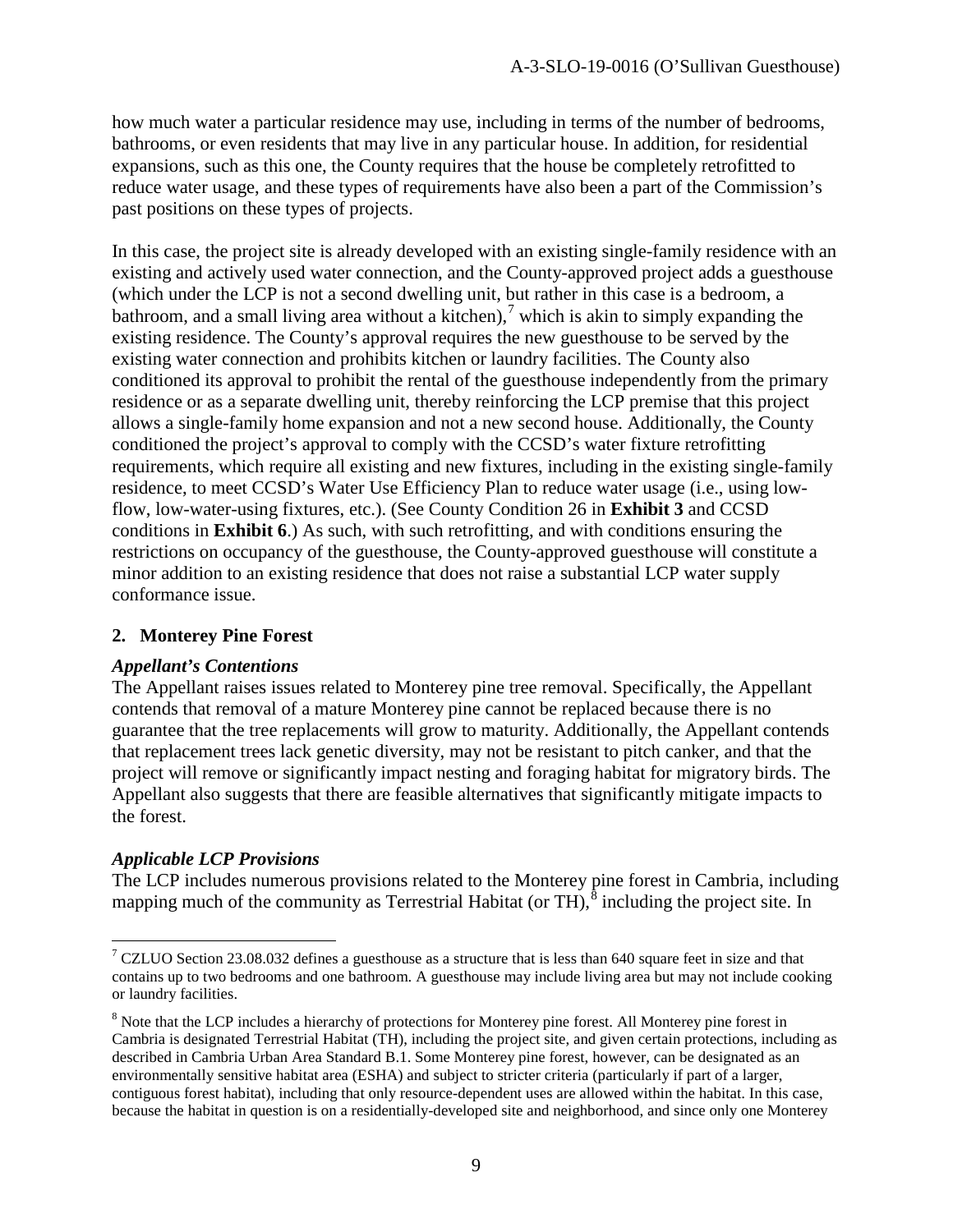this case, the key LCP provisions include the following (see also **Exhibit 7** for additional LCP provisions):

#### *North Coast Area Plan, Cambria Urban Area Standard B.1: Monterey Pine Forest Habitat (SRA) (TH) - Purpose.*

*The purpose of these standards is to minimize tree removal and avoid impacts to the sensitive Monterey pine forest habitat.… All development within Monterey pine forest (TH) shall include the following minimum standards: A. A "project limit area" shall be established in a manner that avoids Monterey pine forest impacts to the maximum extent feasible, is located on the least sensitive portion of the site, and safeguards the biological continuance of the habitat. Particular attention must be given to locations which are part of larger continuous undisturbed forested areas…* 

#### *Monterey Pine Forest Contentions – Analysis*

Monterey pine is the most widely planted pine tree in the world and is of great economic importance as a plantation species, forming the basis for a lumber and paper industry of world importance (e.g., in New Zealand, Chile, Australia, Spain, South Africa, Argentina, Uruguay, and Kenya). As a commercial species, Monterey pine trees can be found around the globe in great numbers; it has been estimated that there are some 10 million acres of plantation Monterey pine trees overall, primarily in the southern hemisphere. Notwithstanding this global distribution of the Monterey pine *tree*, though, *native* Monterey pine *forest* is extremely limited in distribution. In fact, although widely distributed along the California coast in the Pleistocene age, Cambria is home to one of only three remaining populations of native Monterey pine forest in California (and one of only four in the world).  $\overline{S}$  As the southernmost stand in California, Monterey pine forest occupies roughly 2,300 acres in and around Cambria (making it the second largest forest stand globally),<sup>[10](#page-9-1)</sup> with most of the remaining intact stand of Monterey pine forest located north of town, with smaller intact stand patches west and south of this location, generally following along the coastal ridge. The Monterey pine forest is a unique natural ecosystem containing a rare assemblage of plants and animals that have co-evolved over millennia. Although not listed formally under the State or Federal Endangered Species Acts, $<sup>11</sup>$  $<sup>11</sup>$  $<sup>11</sup>$  native</sup> Monterey pine forest has been identified by both the California Department of Fish and Wildlife (CDFW) and the California Native Plant Society (CNPS) as a rare and threatened natural resource. [12](#page-9-3)

 $\overline{a}$ pine tree is approved to be removed, the County found that the habitat did not rise to the level of ESHA and instead reviewed the project subject to the specific TH standards listed in Cambria Urban Area Standard B. 1 above.

<span id="page-9-0"></span><sup>9</sup> In addition to native Monterey pine forest stands in three coastal areas in California (at Año Nuevo, Cambria, and the Monterey peninsula), there exist smaller native Monterey pine forest stands on two Mexican islands off the coast of Baja California (the Guadalupe and Cedros Islands).

<span id="page-9-1"></span> $10$  At over 9,000 acres, the Monterey peninsula native Monterey pine forest stand is the largest such native forest in the world.

<span id="page-9-2"></span> $11$  CNPS submitted a petition to the State Fish and Game Commission in August 1999 to list Monterey pine as a Threatened Species under the California Endangered Species Act. The petition was withdrawn in part to address the large volume of comments received on it and it has not been resubmitted.

<span id="page-9-3"></span><sup>12</sup> CDFW's Natural Diversity Database (CNDDB) classifies native Monterey pine forest with a G1 global rank and an S1.1 state rank, indicating that both globally and within California there are fewer than six viable "element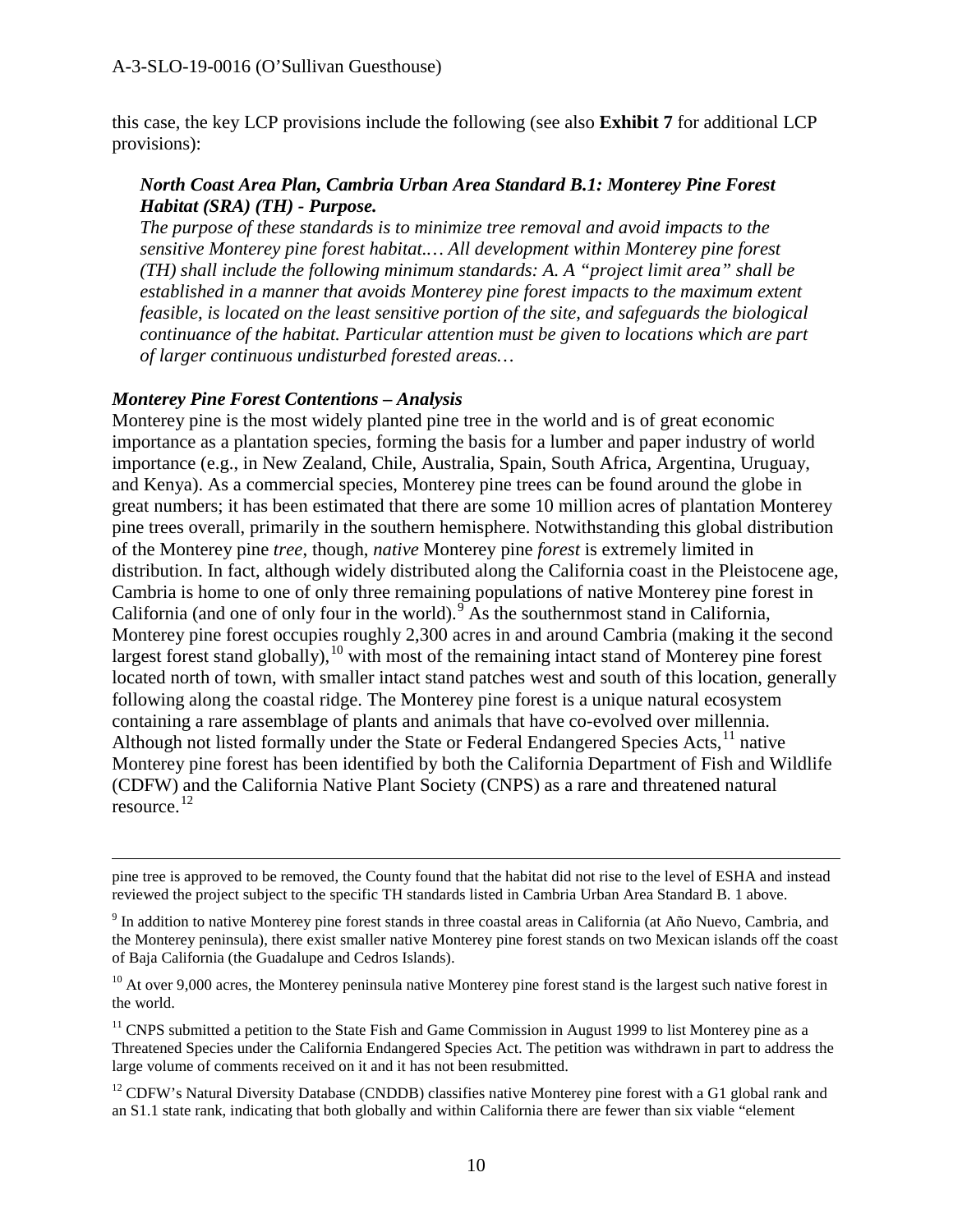The LCP recognizes this context, and includes provisions to protect native Monterey pine forest, including through a Terrestrial Habitat (TH) designation that applies to most of Cambria, including the project site. The fact that the TH designation applies to both intact forest areas and fairly developed areas reflects the fact that the entire Cambria area was historically part of the larger native Monterey pine forest in Cambria, even though the remaining intact native forest stands are mostly located on the more rural edges of the town. At the project location, as with other substantially residentially-developed areas of Cambria, the forest is not still a "forest" per se, but rather an area where pines continue to persist amongst low- and medium-density residential subdivisions, and the County and Commission have historically addressed Monterey pine issues in these areas through avoiding denser tree stands, minimizing individual tree removal, and requiring pine tree replanting when individual trees are removed.

In this case, the County-approved garage and guesthouse have been sited and designed to avoid disturbance of the largest cluster of Monterey pine trees on the site (see photos in **Exhibit 2** and the site plan in **Exhibit 4**), and to minimize tree removal and to require replanting in accordance with the LCP (see County Conditions 13, 22, 23, and 24 in **Exhibit 3**). Specifically, the project includes removal of one Monterey pine tree, and County conditions require replanting at a 4:1 ratio with Monterey pine trees of native genetic stock. Ultimately, the County appropriately found that the project would not create significant adverse effects on the natural features of the site, and that the project would preserve and protect such features through thoughtful siting and design. Notably, a modification of the distance standard between the primary residence and guesthouse was granted to avoid removal of additional trees and to minimize the cumulative impacts of Monterey pine tree removal. Overall site disturbance was limited to 1,500 square feet of the 11,300-square-foot site, and the County required construction best management practices (BMPs) to protect the remaining Monterey pine trees on the site. Therefore, in this case, the County appropriately addressed Monterey pine forest issues, and the appeal contentions do not raise a substantial LCP Monterey pine forest issue.

#### **3. Other Contentions**

The Appellant contends that the project will adversely impact the ability of the neighborhood to evacuate during a fire, and that there is insufficient code enforcement by the County to control the use of guesthouses for the stipulated purpose. Lastly, the Appellant contends that the County inappropriately granted a CEQA Categorical Exemption for the project.

Regarding the Appellant's fire hazard/safety contentions, the project was reviewed by the Cambria Fire Department as part of the County approval process, and their Fire Plan Review letter indicates that the project complies with all applicable fire safety requirements. Again, the County-approved project is located in an existing residentially-developed neighborhood, and it does not present any particularly extraordinary fire safety issues or concerns that are not applicable throughout the neighborhood. In addition, the project site itself has access from both Pineridge Drive as well as Banbury Road, thus providing for secondary street ingress/egress in

occurrences" (G1 and S1) and that it is considered "very threatened" (S1.1), and designates native Monterey pine forest as a rare community type. CNPS classifies Monterey pine as 1B.1, where the "1B" indicates that the species is considered "rare, threatened, or endangered in California and elsewhere," and the "0.1" modifier indicates that it is considered "seriously endangered in California (over 80% of occurrences threatened/high degree and immediacy of threat)."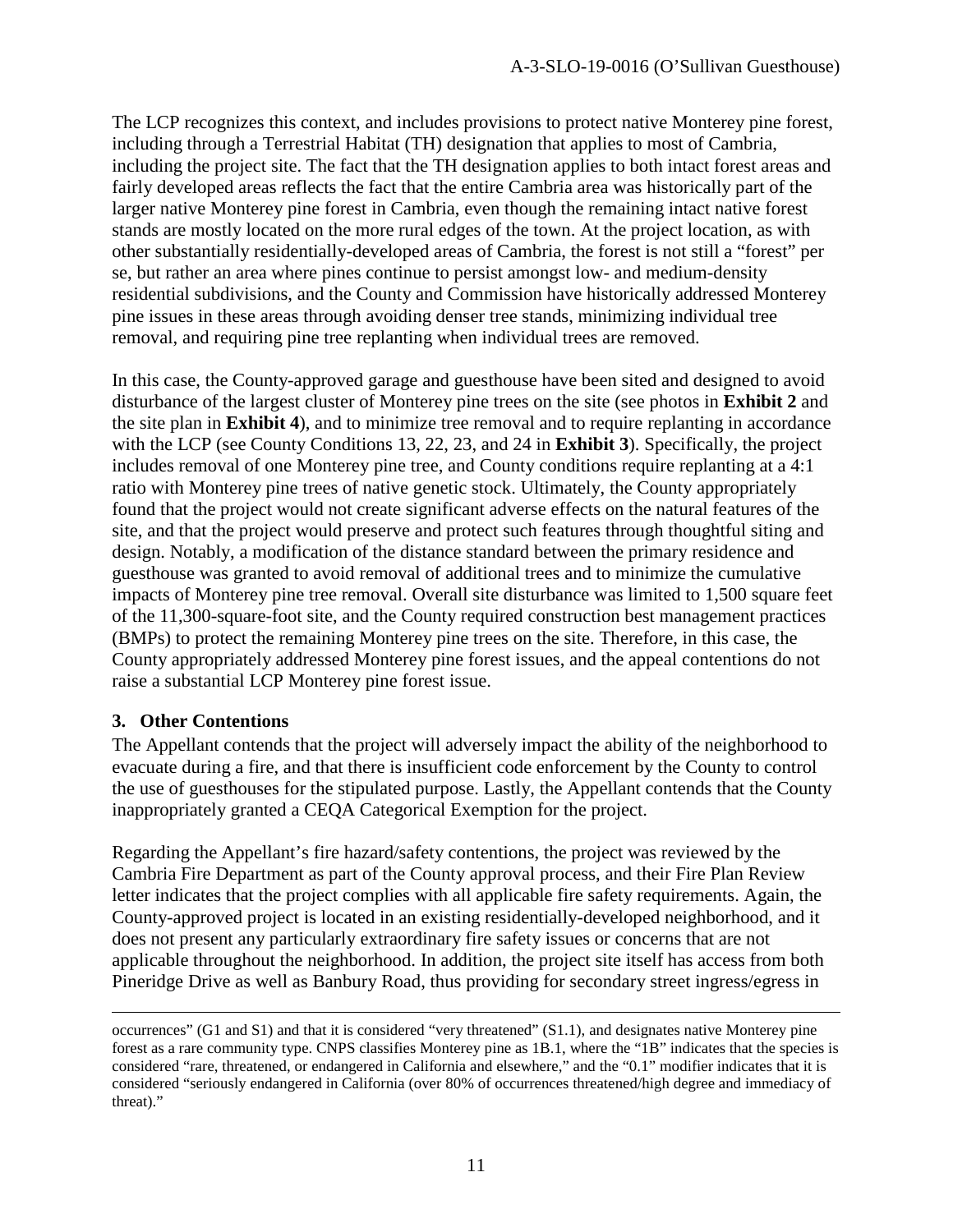times of fire, which is more than is usually the case in this neighborhood (i.e., most residences have access from just one street). There is nothing to indicate that the approval of this project will somehow adversely impact the ability of the neighborhood to evacuate during a fire. In short, the County found that the project adequately addressed fire safety concerns, and there is no evidence in the record to suggest otherwise. This contention does not raise a substantial issue.

With respect to code enforcement, as discussed above, the County required the new guesthouse to be served by the existing water connection, and prohibited separate kitchen and laundry facilities. The County also conditioned its approval to prohibit the rental of the guesthouse independently from the primary residence or as a separate dwelling unit, thereby reinforcing the LCP premise that this project allows a single-family home expansion and not a new second house. There is nothing to indicate that the County will not adequately enforce these conditions, and this contention does not raise a substantial issue.

Finally, with regard to the Appellant's CEQA contention, the only appropriate grounds for an appeal to the Commission are issues related to the project's consistency with the certified LCP and the Coastal Act's public access policies. Thus, any CEQA contentions are not appropriate grounds for this appeal. That said, the substantive issues raised by the Appellant that might relate to the CEQA questions (in terms of project impacts to coastal resources) are all issues that do not rise to the level of a substantial issue in terms of the project's conformance with the certified LCP, as detailed above. Thus, even construing this contention broadly, this contention does not raise a substantial issue.

## **F. CONCLUSION**

When considering a project that has been appealed to it, the Commission must first determine whether the project raises a substantial issue of LCP conformity, such that the Commission should assert jurisdiction over a de novo CDP application for such development. At this substantial issue determination stage, the Commission has the discretion to find that the project does *not* raise a substantial issue of LCP conformance. As explained above, the Commission has in the past considered the following five factors in its decision of whether the issues raised in a given case are "substantial": the degree of factual and legal support for the local government's decision; the extent and scope of the development as approved or denied by the County; the significance of the coastal resources affected by the decision; the precedential value of the County's decision for future interpretations of its LCP; and, whether the appeal raises only local issues as opposed to those of regional or statewide significance.

Regarding the first factor (degree of factual and legal support for the local government's decision), the incremental residential use does not require a separate water connection, is conditioned to ensure it does not convert into an independent living unit, and includes water fixture retrofitting requirements. Regarding potential impacts to sensitive habitats, the County's action in approving the guesthouse was based largely on avoidance of significant impacts including minimizing disturbance and tree removal and on the imposition of conditions that require a 4:1 tree replacement ratio and construction BMPs to ensure protection of adjacent pine forest resources. With respect to fire safety, the project was reviewed by the Cambria Fire Department as part of the County approval process, and their Fire Plan Review letter indicates that the project complies with all applicable fire safety requirements. The County thus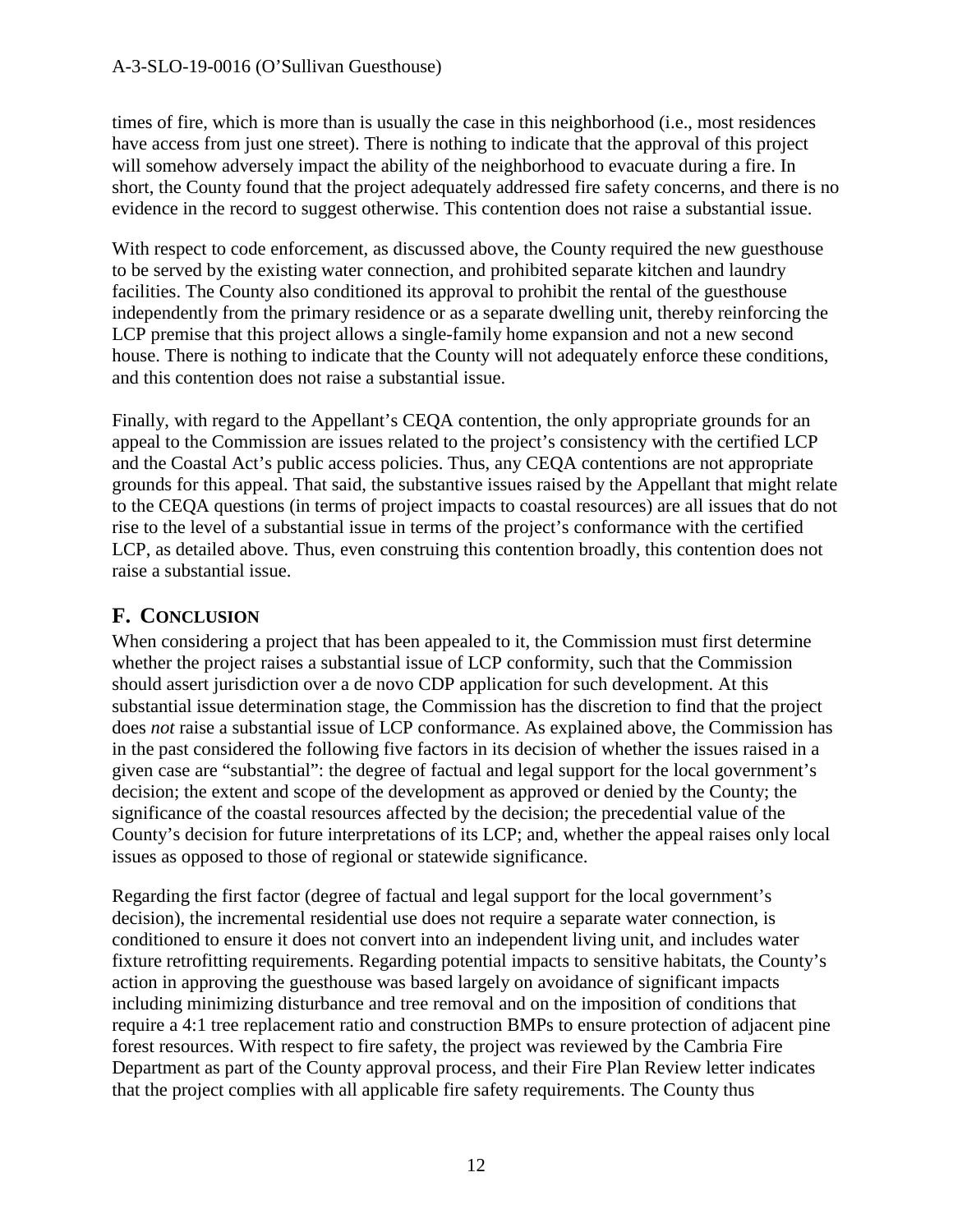appropriately reviewed relevant LCP policies and standards and required appropriate conditions to ensure conformity, and there is legal and factual support for the County's decision.

Regarding the second factor (the extent and scope of the development as approved by the County), the extent of the County's approval was a relatively small guesthouse and garage addition to an existing residential use on the site (approximately 5% new coverage relative to the 11,300-square-foot lot) which cannot be used as an independent living unit. Thus, the extent and scope of the project is relatively minor.

Regarding the third factor (the significance of coastal resources affected by the decision), the approved project represents a small addition on an existing developed lot in a residential area, and includes the aforementioned conditions to address tree removal (for which only one Monterey pine tree is being removed) and water supply (for which such use will be covered by the existing water meter). Thus, although the coastal resources being affected are significant (water supply and Monterey pine trees), they are not being adversely impacted by the County's decision.

Regarding the fourth factor (precedential value of the County's approval), the County appropriately reviewed and conditioned the project consistent with LCP requirements, thus not raising concerns about adverse project precedence. Finally, regarding the fifth factor (whether the appeal raises only local, or regional or statewide, issues of significance), the project approval is for a small residential addition on an existing residential lot, evaluated against local LCP standards, and does not implicate issues of regional or Statewide significance.

For the reasons stated above, the Commission finds that Appeal Number A-3-SLO-19-0016 does not present a substantial issue with respect to the grounds on which the appeal has been filed under Section 30603 of the Coastal Act.